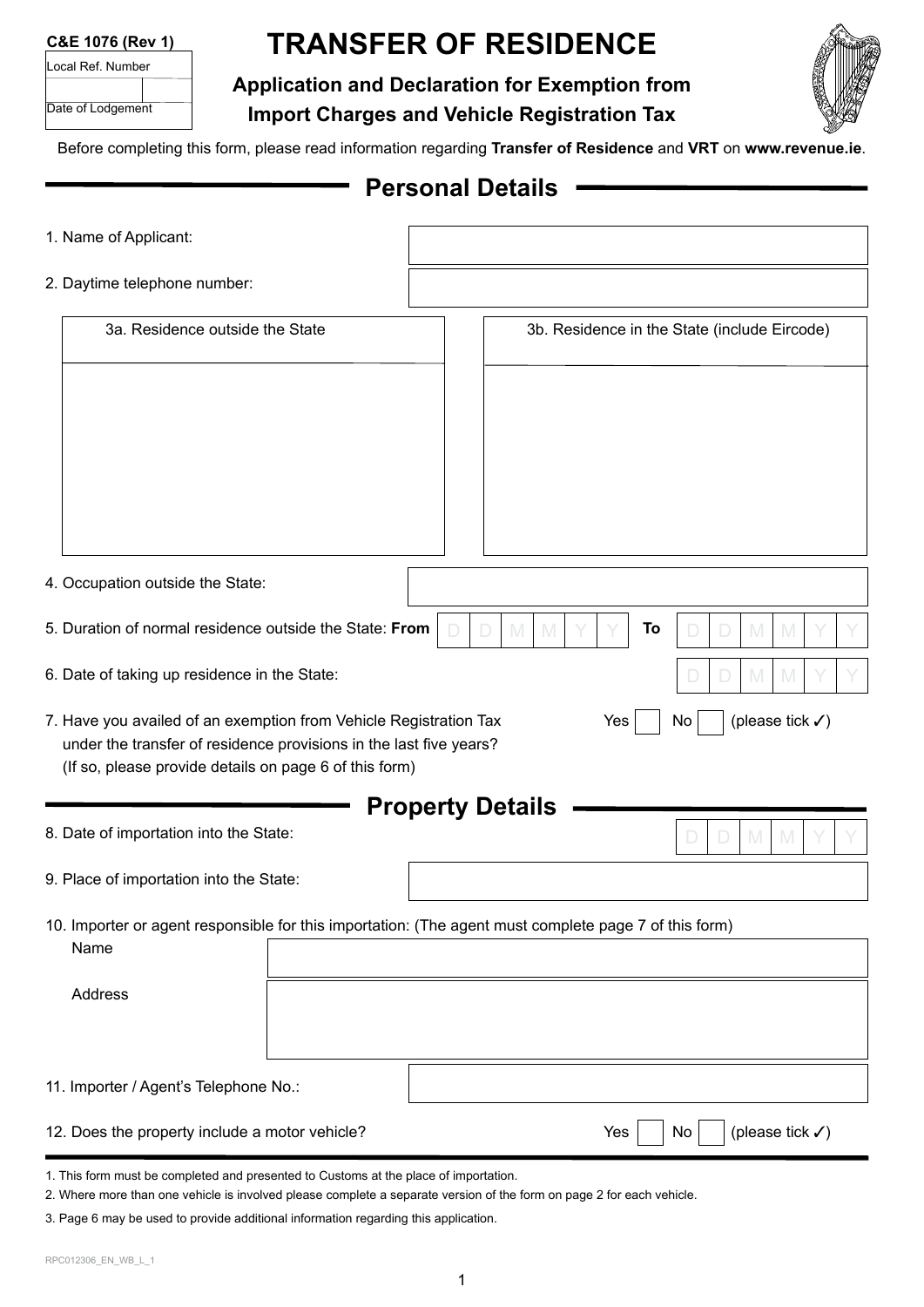## **Vehicle Details**

| 13. Make and model:                                                                                                                                                                                                                                                                                                    |                                          |  |  |  |  |  |  |
|------------------------------------------------------------------------------------------------------------------------------------------------------------------------------------------------------------------------------------------------------------------------------------------------------------------------|------------------------------------------|--|--|--|--|--|--|
| 14. Current registration number:                                                                                                                                                                                                                                                                                       |                                          |  |  |  |  |  |  |
| 15. Vehicle Identification Number (VIN):                                                                                                                                                                                                                                                                               |                                          |  |  |  |  |  |  |
| 16. Country where registered:                                                                                                                                                                                                                                                                                          |                                          |  |  |  |  |  |  |
| 17. Date of first use and possession by applicant:                                                                                                                                                                                                                                                                     | $\mathbb N$                              |  |  |  |  |  |  |
| 18. Date of permanent importation into the State:                                                                                                                                                                                                                                                                      | M<br>M                                   |  |  |  |  |  |  |
| 19. Place of importation into the State:                                                                                                                                                                                                                                                                               |                                          |  |  |  |  |  |  |
| 20. Address where the vehicle is currently kept:                                                                                                                                                                                                                                                                       |                                          |  |  |  |  |  |  |
|                                                                                                                                                                                                                                                                                                                        |                                          |  |  |  |  |  |  |
|                                                                                                                                                                                                                                                                                                                        |                                          |  |  |  |  |  |  |
| 21. When the vehicle was acquired was it the subject<br>of an exemption or refund of tax?<br>(If yes, please refer to VRT information concerning<br>Transfer of Residence on www.revenue.ie)                                                                                                                           | (please tick $\checkmark$ )<br>Yes<br>No |  |  |  |  |  |  |
| <b>For Official Use Only</b>                                                                                                                                                                                                                                                                                           |                                          |  |  |  |  |  |  |
| (This space is for details of the vehicle's OMSP and the notional VRT payable at the time the declaration is<br>made. The details must be recorded accurately as they are required for statistical and control purposes.<br>A print-out of the 'Display 2nd Hand Valuation obtained' from the MVT system will suffice) |                                          |  |  |  |  |  |  |

|          | New Registration Number |  |  |  |           |  |  |  |
|----------|-------------------------|--|--|--|-----------|--|--|--|
| Officer: |                         |  |  |  | Date: $ $ |  |  |  |
|          |                         |  |  |  |           |  |  |  |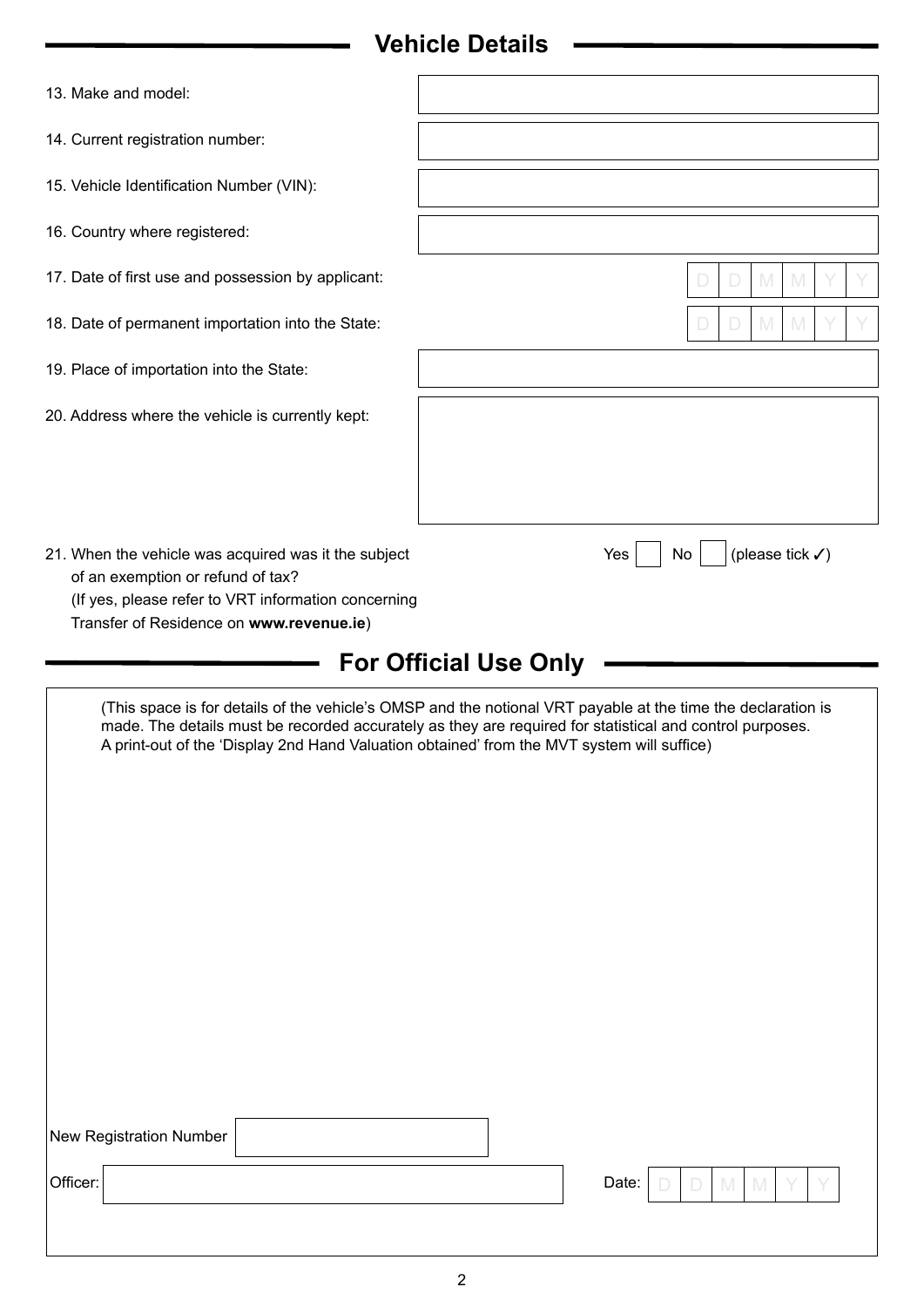## **Declaration and Undertaking**

I hereby declare that I am transferring my normal residence to the State on the date declared on page 1 of this form. I also declare that the property (including any motor vehicle) detailed in this application:

- was in my possession and was used by me at my place of previous normal residence outside the State for a minimum period of at least six months prior to my taking up residence in the State,
- was acquired by me under the general conditions of taxation in force in the domestic market of a country and is not the subject, on the grounds of exportation or departure from that country, of any exemption from or refund of any tax\*,
- is my personal property at the time of my transfer of residence to the State,
- is being brought permanently into the State by me within twelve months of the date of my taking up permanent residence in the State.

I further declare that the information given in this form relates to this application and is true and correct. I understand that the onus to supply the proof as set down in law rests with me. I also understand that my failure to supply the required proof, or otherwise, to fail to comply with the conditions for the granting of the exemption may result in the refusal of this application.

**I undertake that the property, including any vehicle, whose details appear on this application will not be sold or otherwise disposed of, hired out, lent or given as security in the State without the prior written permission of the Revenue Commissioners for a period of twelve months following its importation and, in the case of any vehicle, during the period of twelve months following its registration unless payment of the appropriate import charges and, where applicable, the Vehicle Registration Tax has been made.**

I hereby claim relief from the payment of import charges and, where appropriate, Vehicle Registration Tax in respect of the property detailed on this form.

| Signat<br>זחם זה פזווזו<br>`\Hf`<br>эн н |  |  |  |  |  |
|------------------------------------------|--|--|--|--|--|
|                                          |  |  |  |  |  |

\*Please delete this paragraph if the vehicle was acquired duty free through diplomatic / consular arrangements or because of membership of an international organisation as described in VRT information concerning Transfer of Residence on **[www.revenue.ie](https://www.revenue.ie/en/importing-vehicles-duty-free-allowances/transfer-of-residence/index.aspx)**.

The Revenue Commissioners collect taxes and duties and implement customs controls. Revenue requires customers to provide certain personal data for these purposes and certain other statutory functions as assigned by the Oireachtas. Your personal data may be exchanged with other Government Departments and agencies in certain circumstances where this is provided for by law. Full details of Revenue's data protection policy setting out how we will use your personal data as well as information regarding your rights as a data subject are available on our **[Privacy](https://www.revenue.ie/en/online-services/support/data-and-security/privacy/index.aspx)** page on **[www.revenue.ie](https://www.revenue.ie/en/online-services/support/data-and-security/privacy/index.aspx)**. Details of this policy are also available in hard copy upon request.

#### **WARNING**

**UNDER THE LAW ANY PERSON MAKING, SUBSCRIBING OR CAUSING TO BE MADE OR SUBSCRIBED ANY FALSE DECLARATION IN ANY MATTER RELATING TO CUSTOMS DUTIES AND / VEHICLE REGISTRATION TAX IS LIABLE ON CONVICTION TO HEAVY PENALTIES.**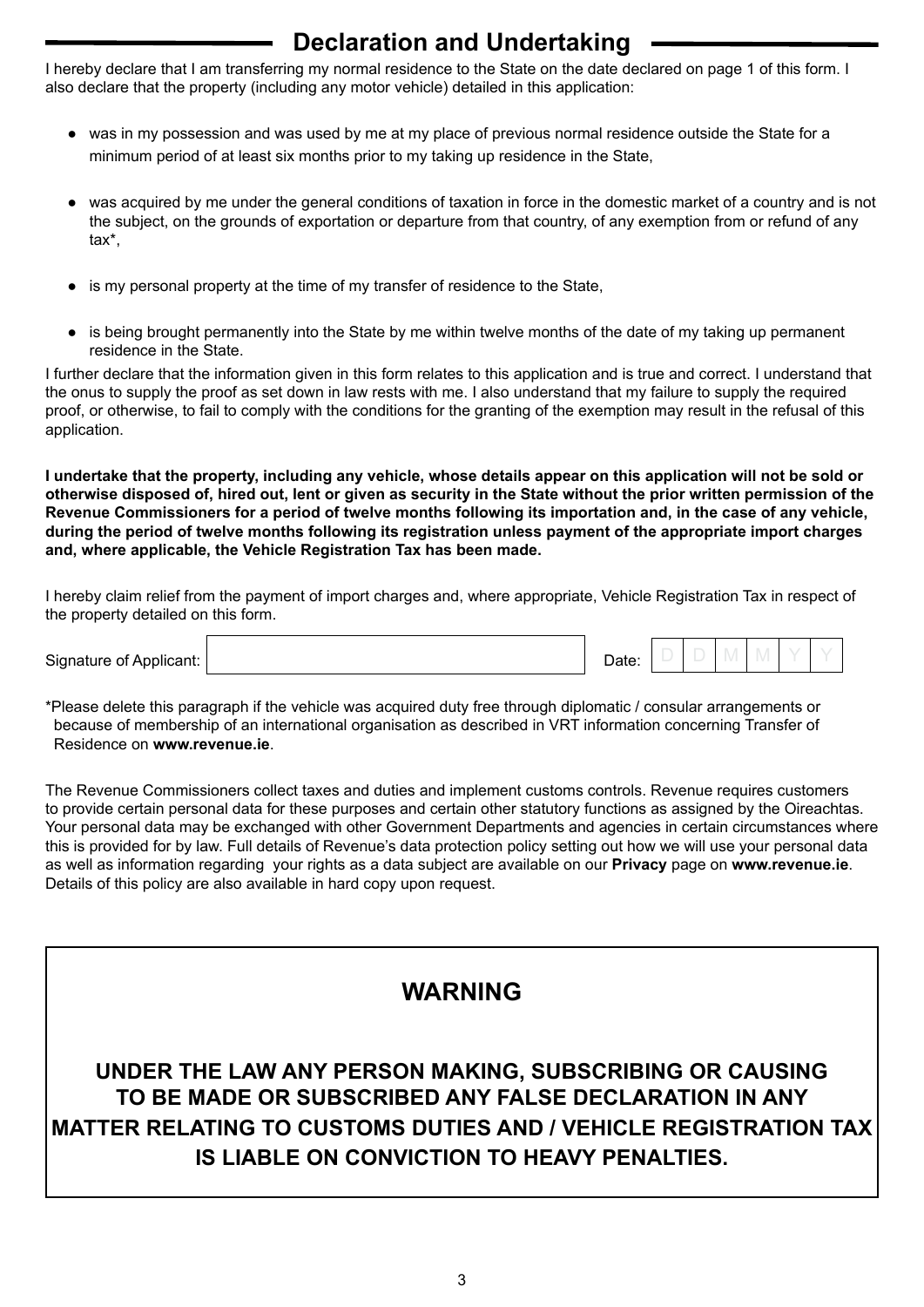| *List of Articles to be Imported |                    |         |  |  |  |  |  |
|----------------------------------|--------------------|---------|--|--|--|--|--|
| Quantity                         | <b>Description</b> | Value € |  |  |  |  |  |
|                                  |                    |         |  |  |  |  |  |
|                                  |                    |         |  |  |  |  |  |
|                                  |                    |         |  |  |  |  |  |
|                                  |                    |         |  |  |  |  |  |
|                                  |                    |         |  |  |  |  |  |
|                                  |                    |         |  |  |  |  |  |
|                                  |                    |         |  |  |  |  |  |
|                                  |                    |         |  |  |  |  |  |
|                                  |                    |         |  |  |  |  |  |
|                                  |                    |         |  |  |  |  |  |
|                                  |                    |         |  |  |  |  |  |
|                                  |                    |         |  |  |  |  |  |
|                                  |                    |         |  |  |  |  |  |
|                                  |                    |         |  |  |  |  |  |
|                                  |                    |         |  |  |  |  |  |
|                                  |                    |         |  |  |  |  |  |
|                                  |                    |         |  |  |  |  |  |
|                                  |                    |         |  |  |  |  |  |
|                                  |                    |         |  |  |  |  |  |
|                                  |                    |         |  |  |  |  |  |
|                                  |                    |         |  |  |  |  |  |
|                                  |                    |         |  |  |  |  |  |
|                                  |                    |         |  |  |  |  |  |

\* Where a separate list of items to be imported is being submitted each page of the list must contain the information requested above and be signed and dated by the importer or his / her authorised agent.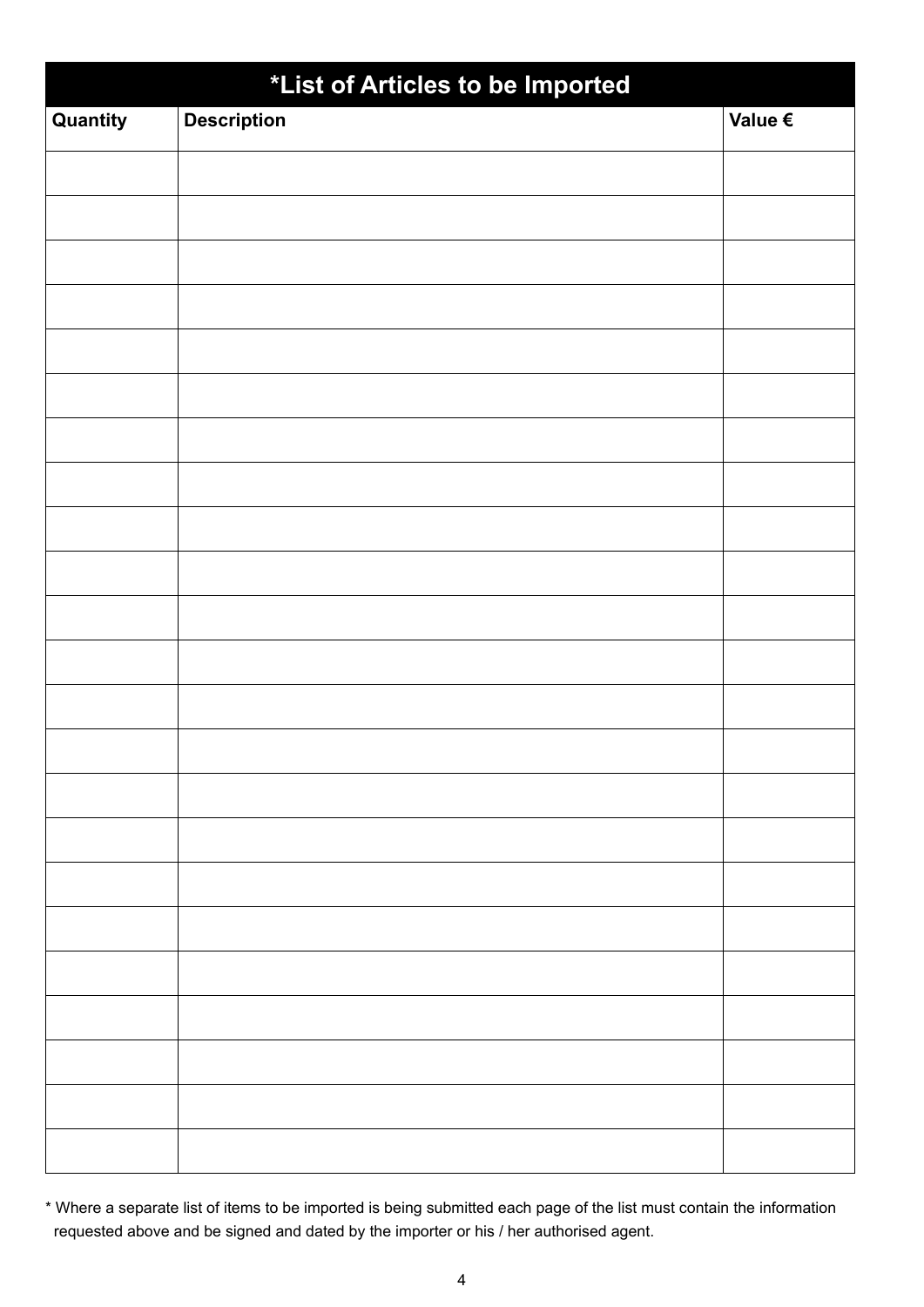| *List of Articles to be Imported |                    |         |  |  |  |  |  |  |
|----------------------------------|--------------------|---------|--|--|--|--|--|--|
| Quantity                         | <b>Description</b> | Value € |  |  |  |  |  |  |
|                                  |                    |         |  |  |  |  |  |  |
|                                  |                    |         |  |  |  |  |  |  |
|                                  |                    |         |  |  |  |  |  |  |
|                                  |                    |         |  |  |  |  |  |  |
|                                  |                    |         |  |  |  |  |  |  |
|                                  |                    |         |  |  |  |  |  |  |
|                                  |                    |         |  |  |  |  |  |  |
|                                  |                    |         |  |  |  |  |  |  |
|                                  |                    |         |  |  |  |  |  |  |
|                                  |                    |         |  |  |  |  |  |  |
|                                  |                    |         |  |  |  |  |  |  |
|                                  |                    |         |  |  |  |  |  |  |
|                                  |                    |         |  |  |  |  |  |  |
|                                  |                    |         |  |  |  |  |  |  |
|                                  |                    |         |  |  |  |  |  |  |
|                                  |                    |         |  |  |  |  |  |  |
|                                  |                    |         |  |  |  |  |  |  |
|                                  |                    |         |  |  |  |  |  |  |
|                                  |                    |         |  |  |  |  |  |  |
|                                  |                    |         |  |  |  |  |  |  |
|                                  |                    |         |  |  |  |  |  |  |
|                                  |                    |         |  |  |  |  |  |  |
|                                  |                    |         |  |  |  |  |  |  |

\* Where a separate list of items to be imported is being submitted each page of the list must contain the information requested above and be signed and dated by the importer or his / her authorised agent.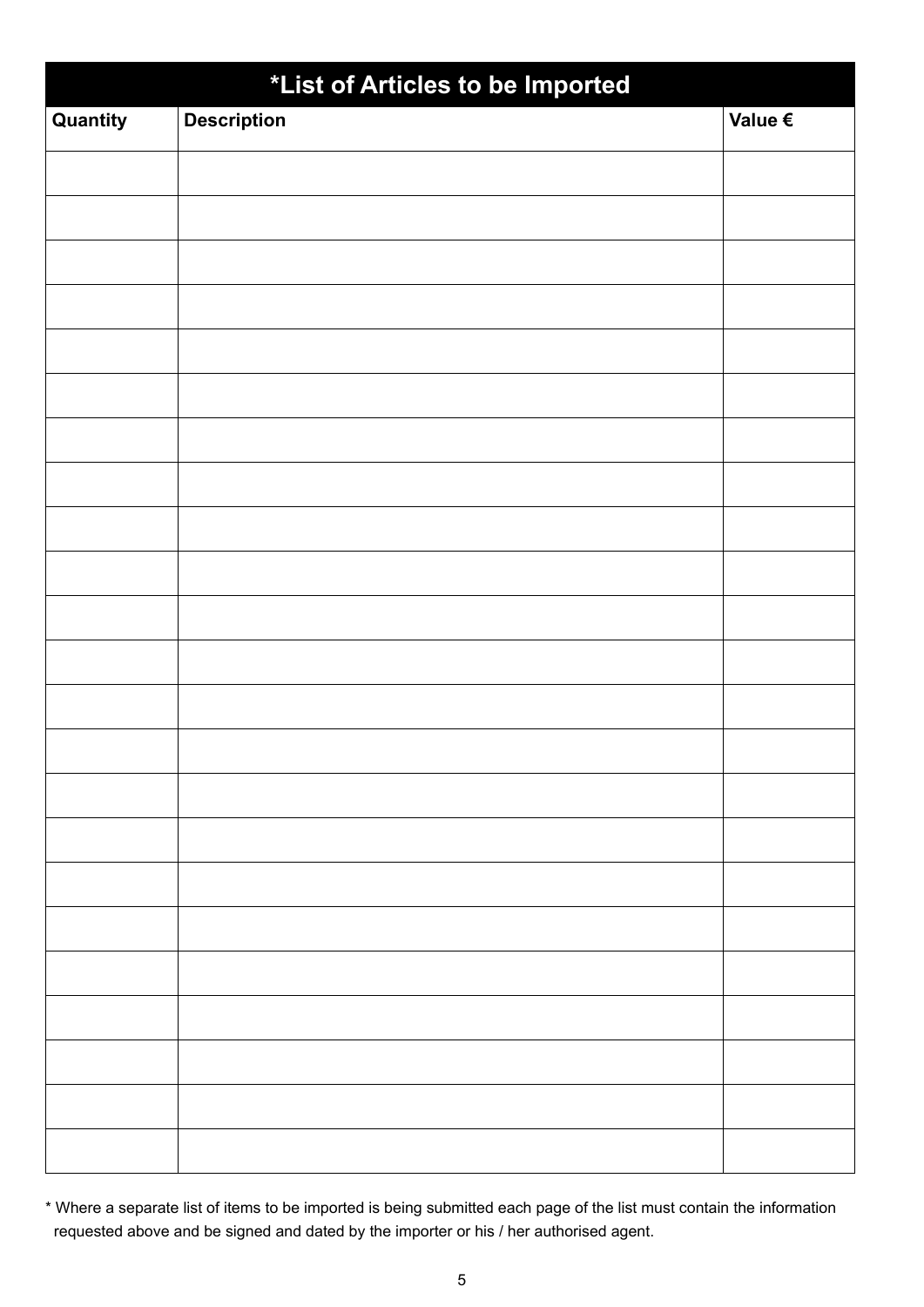(This space is for use by the applicant to provide additional information if required)

| Signature |  |  |  |
|-----------|--|--|--|
|           |  |  |  |

| Sign<br>iture. |  | -<br>Jate<br>_____ | $\frac{1}{2} \left( \frac{1}{2} \right) \left( \frac{1}{2} \right) \left( \frac{1}{2} \right) \left( \frac{1}{2} \right) \left( \frac{1}{2} \right) \left( \frac{1}{2} \right) \left( \frac{1}{2} \right) \left( \frac{1}{2} \right) \left( \frac{1}{2} \right) \left( \frac{1}{2} \right) \left( \frac{1}{2} \right) \left( \frac{1}{2} \right) \left( \frac{1}{2} \right) \left( \frac{1}{2} \right) \left( \frac{1}{2} \right) \left( \frac{1}{2} \right) \left( \frac$ |  |  |  |  |  |
|----------------|--|--------------------|----------------------------------------------------------------------------------------------------------------------------------------------------------------------------------------------------------------------------------------------------------------------------------------------------------------------------------------------------------------------------------------------------------------------------------------------------------------------------|--|--|--|--|--|
|----------------|--|--------------------|----------------------------------------------------------------------------------------------------------------------------------------------------------------------------------------------------------------------------------------------------------------------------------------------------------------------------------------------------------------------------------------------------------------------------------------------------------------------------|--|--|--|--|--|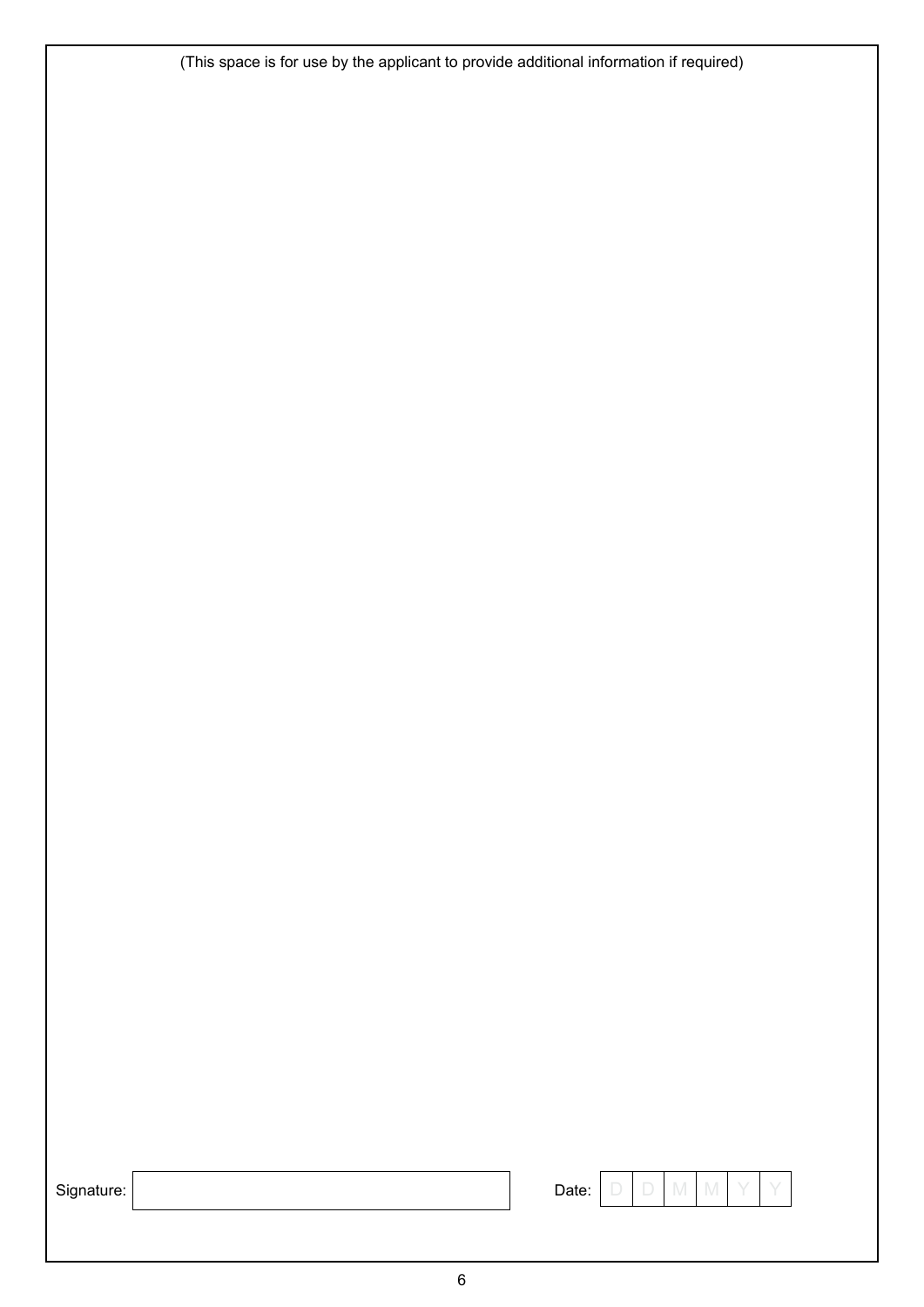## **Declaration at Import by Importer or Authorised Agent**

|                                                                                                                                                                             | as *Importer / Agent of Importer of the items described in the |
|-----------------------------------------------------------------------------------------------------------------------------------------------------------------------------|----------------------------------------------------------------|
| list attached hereto which are being imported on transfer of normal residence to the State and which *have                                                                  |                                                                |
|                                                                                                                                                                             |                                                                |
| import conveyance) claim relief from payment of relevant charges including Vehicle Registration Tax in respect of such<br>goods under the Transfer of Residence provisions. | (give particulars, name etc. of                                |
| Date:<br>Signature *Importer/Agent                                                                                                                                          |                                                                |
| Address:                                                                                                                                                                    |                                                                |

### **Declaration by Carrier**

#### **I hereby declare that**

| Vehicle Registration No.                                                               | */ Trailer No. | */ Container No.              |  |
|----------------------------------------------------------------------------------------|----------------|-------------------------------|--|
| containing the goods listed herein and imported by                                     |                | (Importer) contains *no other |  |
| consignments / *other consignments as follows (give details of any other consignments) |                |                               |  |

| Signature of Carrier: | Date: | M<br>M<br>$\Box$<br>Y<br>$\Box$<br>$\vee$ |
|-----------------------|-------|-------------------------------------------|

**Note:** This declaration by the carrier is not required where the goods are imported as part of a groupage load for which a special manifest is presented.

<sup>\*</sup> Delete words which do not apply